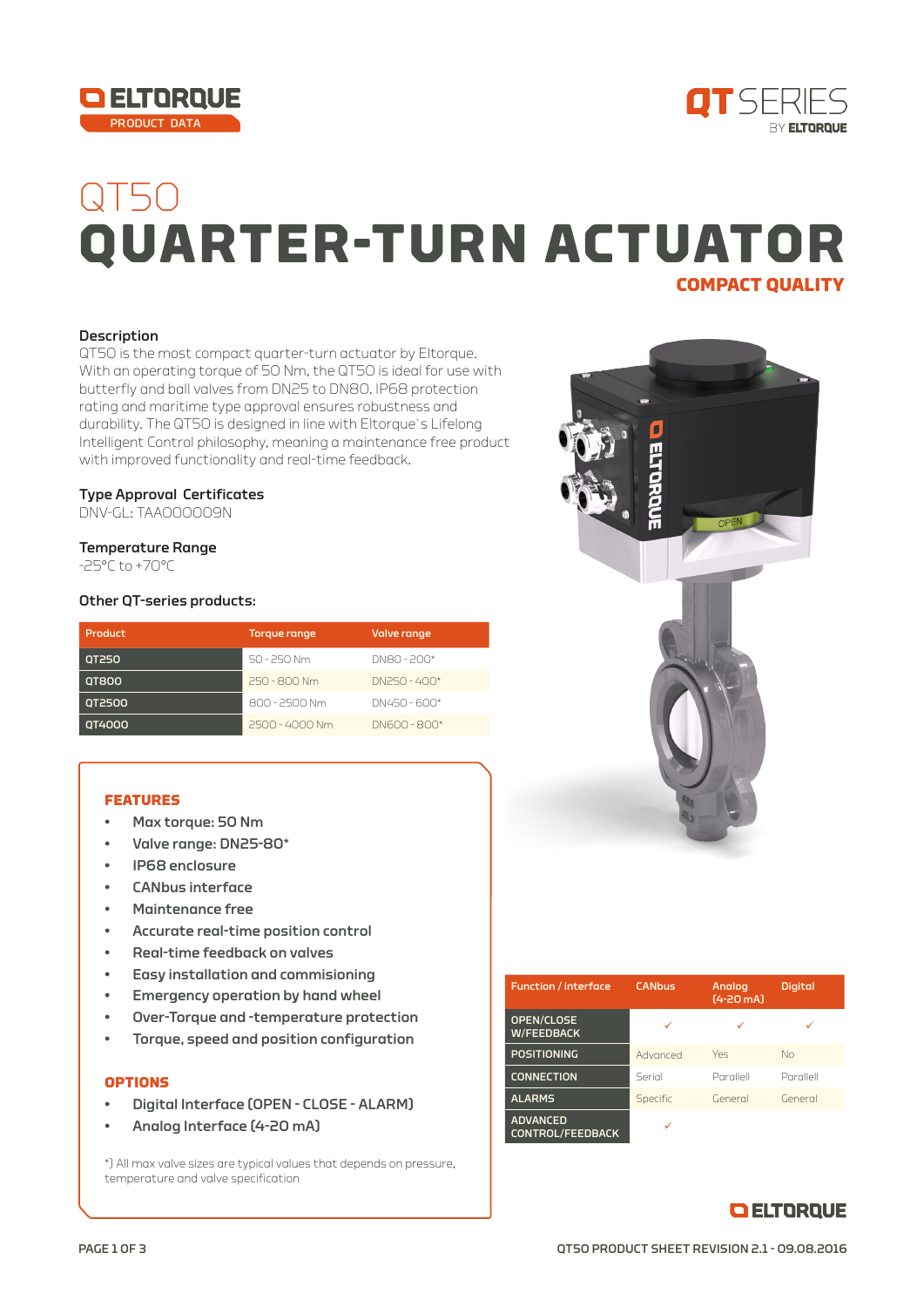



# QT50 **SPECIFICATIONS**

|                                     | <b>QT50</b>                                                                                                                                                                                                                                                                                                                     |
|-------------------------------------|---------------------------------------------------------------------------------------------------------------------------------------------------------------------------------------------------------------------------------------------------------------------------------------------------------------------------------|
| <b>MAX-MIN TORQUE</b>               | $10 - 50$ Nm                                                                                                                                                                                                                                                                                                                    |
| MIN-MAX CLOSING TIME 0-100% (0-90°) | Min: 5 sec, Min recommended: 8 sec, Max: 15 sec                                                                                                                                                                                                                                                                                 |
| <b>VALVE SPINDLE ADAPTER</b>        | <b>SQ11</b>                                                                                                                                                                                                                                                                                                                     |
| <b>VALVE FLANGE</b>                 | FO4, FO5, FO7. According to ISO5211.                                                                                                                                                                                                                                                                                            |
| <b>VALVE APPLICATIONS</b>           | Butterfly and ball valves. Max valve size depends on valve and system specifications.                                                                                                                                                                                                                                           |
|                                     | PHYSICAL PROPERTIES                                                                                                                                                                                                                                                                                                             |
| <b>WEIGHT</b>                       | 4.5 kg                                                                                                                                                                                                                                                                                                                          |
| <b>DIMENSIONS H/W/D</b>             | 163/118/164 mm                                                                                                                                                                                                                                                                                                                  |
| PROTECTION RATING                   | IP68 (10m 72h) External materials: anodized aluminium and PC+ABS                                                                                                                                                                                                                                                                |
| <b>COLOR</b>                        | <b>Black</b>                                                                                                                                                                                                                                                                                                                    |
| <b>OPERATING CONDITIONS</b>         | -25°C to +70°C<br>Type approval in progress for outdoor - and Open Deck usage on ships. Not designed for<br>exposure to corrosive materials.                                                                                                                                                                                    |
| <b>TEMPERATURE PROTECTION</b>       | Motor current is switched off in case of over-heating.                                                                                                                                                                                                                                                                          |
|                                     | <b>ELECTRICAL AND CONTROL PROPERTIES</b>                                                                                                                                                                                                                                                                                        |
| <b>POWER SUPPLY</b>                 | 110-240 V AC 50/60Hz, Max 60 VA                                                                                                                                                                                                                                                                                                 |
| <b>CABLE GLANDS</b>                 | For use with Eltorque Hybrid Marine Cable, 2 glands are needed. These are available from El-<br>torque. For use with traditional cabling, 2 power glands and 2 EMC signal glands are required.                                                                                                                                  |
| <b>INTERFACE OPTIONS</b>            | Digital: 2 DI (Open - Close) & 3 DO (Open - Closed - Alarm)<br>Analog: AI (Set position), AO (Feedback position) & DO (Alarm). 4-20 mA AI/AO signal.<br>CANopen Fieldbus: Max 127 nodes per network. Fieldbus allows positioning and other ex-<br>tended control of actuator. Number of nodes will be limited by control system |
| <b>POSITION SENSOR</b>              | Position range: 360°. Accuracy: 0.39% (0.35°) at calibrated position<br>For positions far from calibrated position, accuracy is typically 0.8°                                                                                                                                                                                  |
| <b>CONFIGURATION</b>                | USB connection to PC with Eltorque Manager.                                                                                                                                                                                                                                                                                     |
| <b>CONFIGURABLE PARAMETERS</b>      | Open and Closed positions . Actuator speed, torque and valve position regions.<br>Inverted IO or fieldbus parameters depending on control interface.                                                                                                                                                                            |
|                                     | <b>EMERGENCY AND SAFETY</b>                                                                                                                                                                                                                                                                                                     |
| <b>MANUAL OPERATION</b>             | Standard feature using fixed hand-wheel. Mechanical valve position indicator.                                                                                                                                                                                                                                                   |
| <b>COVER OF HAND WHEEL</b>          | Can be removed and refitted without tools.<br>Protects mechanism against mechanical damage and foreign objects.                                                                                                                                                                                                                 |
| <b>NUMBER OF TURNS</b>              | 19 for 0-100% (0-90°) valve operation                                                                                                                                                                                                                                                                                           |
| <b>POSITION INDICATOR LIGHT</b>     | Green: Open<br><b>Blinking green: Moving towards Open</b><br>Yellow: Close<br><b>Blinking yellow: Moving towards Close</b><br><b>Blinking red: Alarm</b><br><b>Blue:</b> Reached position between Open and Close (For regulation purposes)                                                                                      |